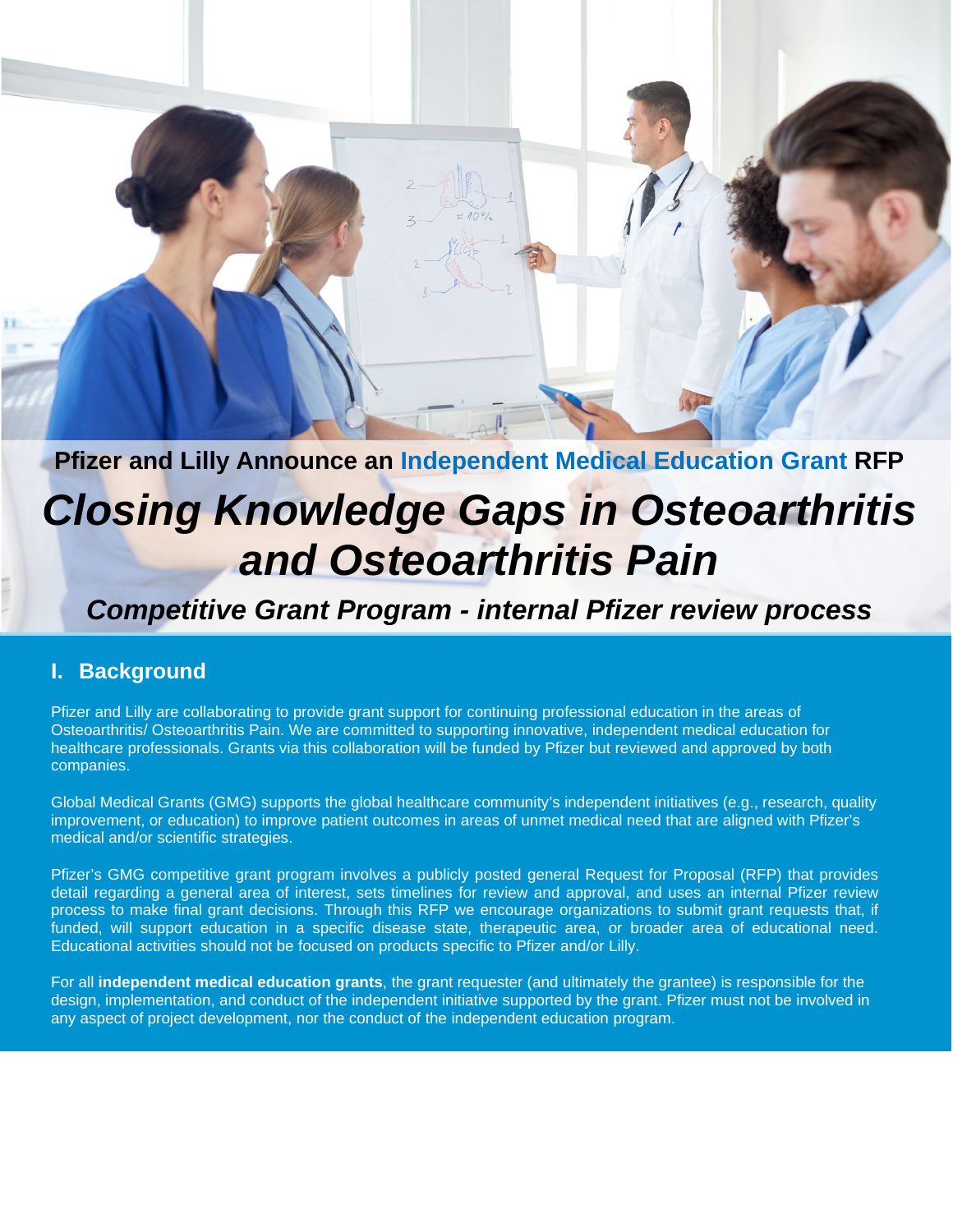### **II. Eligibility**

| <b>Geographic Scope:</b>                        | Global                                                                                                                                                                                                                                                                                                                                                  |
|-------------------------------------------------|---------------------------------------------------------------------------------------------------------------------------------------------------------------------------------------------------------------------------------------------------------------------------------------------------------------------------------------------------------|
| <b>Applicant Eligibility</b><br><b>Criteria</b> | The following may apply: medical, nursing, allied health, and/or<br>pharmacy professional schools; healthcare institutions (both large and<br>small); professional associations and medical societies; medical<br>education companies; and other entities with a mission related to<br>healthcare professional education and/or healthcare improvement. |
|                                                 | If the project involves multiple departments within an institution and/or<br>between different institutions / organizations / associations. all institutions<br>must have a relevant role and the requesting organization must have a<br>key role in the project.                                                                                       |
|                                                 | For projects offering continuing education credit, the requesting<br>organization must be accredited.                                                                                                                                                                                                                                                   |

### **III. Requirements**

| <b>Date RFP Issued</b>                           | March 3, 2021                                                                                                                                                                                                                                                                                                                                                                                                                                                                                                                                                                                                                                                                                                                                                                                                                                                                                                                                                                                                                                                                                                                                                                                                                                                                                                                                                                                    |
|--------------------------------------------------|--------------------------------------------------------------------------------------------------------------------------------------------------------------------------------------------------------------------------------------------------------------------------------------------------------------------------------------------------------------------------------------------------------------------------------------------------------------------------------------------------------------------------------------------------------------------------------------------------------------------------------------------------------------------------------------------------------------------------------------------------------------------------------------------------------------------------------------------------------------------------------------------------------------------------------------------------------------------------------------------------------------------------------------------------------------------------------------------------------------------------------------------------------------------------------------------------------------------------------------------------------------------------------------------------------------------------------------------------------------------------------------------------|
| <b>Clinical Area</b>                             | Pain - Osteoarthritis                                                                                                                                                                                                                                                                                                                                                                                                                                                                                                                                                                                                                                                                                                                                                                                                                                                                                                                                                                                                                                                                                                                                                                                                                                                                                                                                                                            |
| <b>General Area of Interest</b><br>for this RFP: | There remains a significant unmet need in the management of<br>osteoarthritis (OA) and chronic pain associated with OA <sup>1</sup> . Given the<br>continued uncertainty regarding the status of many medical conferences<br>worldwide, healthcare providers may have difficulty staying current with<br>the newest recommendations for management/guidelines of OA and the<br>emerging data for research/therapies under development to treat OA and<br>OA pain <sup>2</sup> . Through this RFP, it is our intent to support virtual and<br>potentially live programs and other innovative digital medical education for<br>HCPs. The focus is on Osteoarthritis and Chronic Pain associated with OA<br>and patient-centered standard of care and management including pain<br>and function, the biopsychosocial aspects of the disease, the complexities<br>and challenges of care, and the future of OA/OA pain management.<br>Programs targeted towards reviewing data at virtual or live osteoarthritis,<br>rheumatology, pain, primary care, or other associated medical<br>conferences, including but not limited to OARSI, EULAR, PAINWeek,<br>AAFP, WCO, and ACR are of particular interest, as well as other<br>meaningful education outside of congresses.<br>Projects that will be considered for Pfizer and Lilly support will focus<br>on education including, but not limited to: |



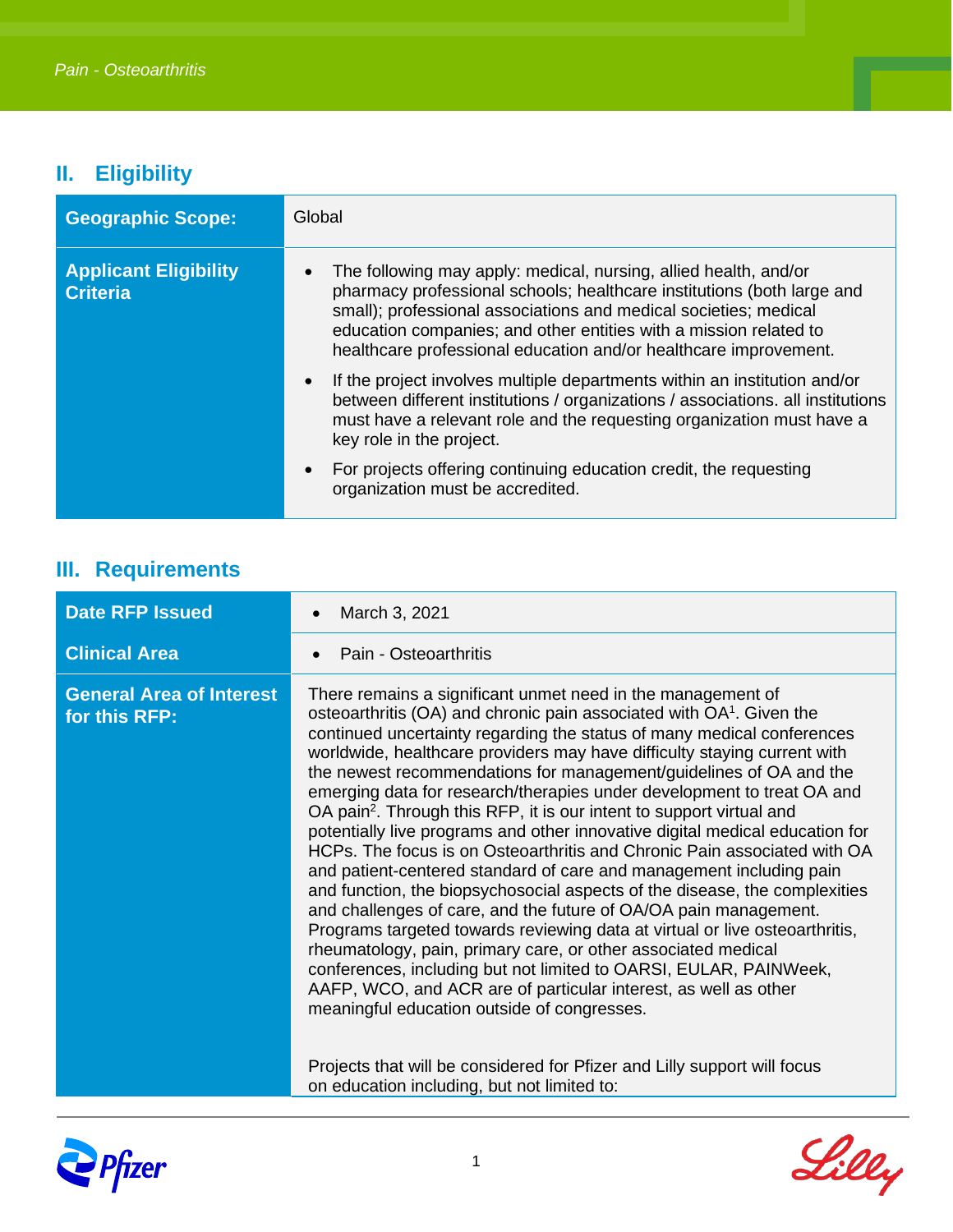- The impact and importance of Osteoarthritis (OA) and its disease burden and the unmet medical need in OA pain management
- Current standard of care for OA/OA pain, guidelines for treatment, and the challenges of management
- The Biopsychosocial model of pain in OA and individualized patient experience
	- Biopsychosocial and comprehensive approach to care and complex multifactorial nature of disease through bio, psycho, and social domains
	- Setting functional goals and tools for individual pain and function assessment, goal setting, monitoring and tailored pain management for individualized patient experience (heterogeneity of disease and different patient trajectories and disease progression)
	- Physical and mind-body care
- Patient focus
	- The impacts of COVID-19 on patients with osteoarthritis associated chronic pain
	- Health disparities in OA/pain + COVID-19's effect on the gap
	- Optimizing care in remote environment
	- Shared decision making
	- Comorbidities associated with chronic pain in OA (psychological disorders, cardiovascular disease etc.)
- Understand decision points, patients' motivations, key factors/drivers and disease state around knee/hip surgery due to OA
- The evolution of the primary provider of Osteoarthritis who owns OA management?
	- Roles of the multidisciplinary team
- Trends in OA management, the future of OA management and emerging research
	- Challenges with Osteoarthritis trials, including placebo effect and extrapolation of outcome measures to clinical practice
- Are there best practices from other disease states -that can be extrapolated to OA?

The successful applicant will propose projects that actively engage the learner, employ innovative learning technologies, provide opportunities for learner exchange and include measurement techniques (needs assessment and outcomes data that allows for meaningful assessment of program impact).



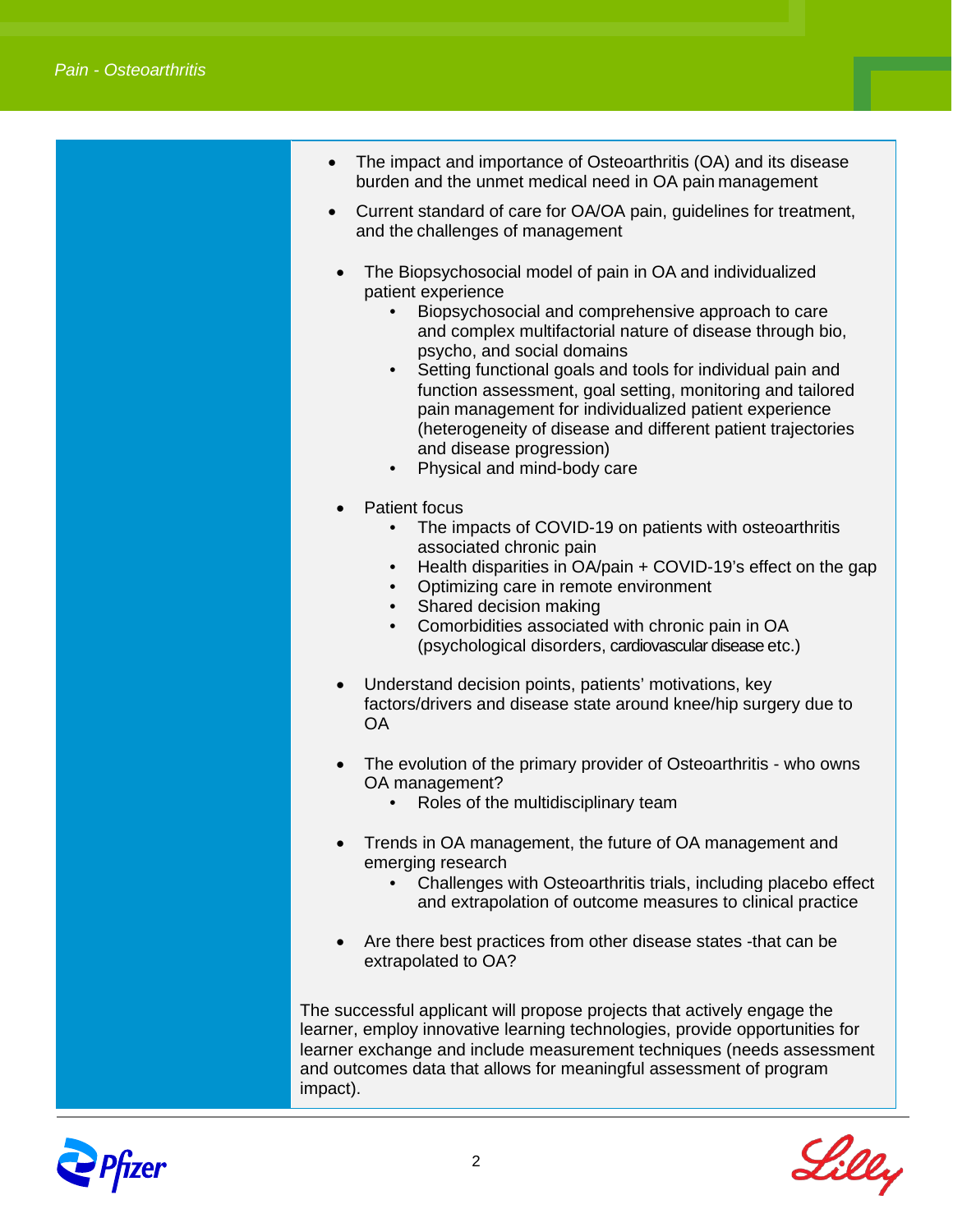|                                                                                       | It is not our intent to support clinical research projects. Projects evaluating<br>the efficacy of therapeutic or diagnostic agents will not be considered.                                                                                                                                                                                           |                                                                                                                                                                                                                                                                                                                                  |                                                                                                                     |                                                                                                                                                   |  |  |
|---------------------------------------------------------------------------------------|-------------------------------------------------------------------------------------------------------------------------------------------------------------------------------------------------------------------------------------------------------------------------------------------------------------------------------------------------------|----------------------------------------------------------------------------------------------------------------------------------------------------------------------------------------------------------------------------------------------------------------------------------------------------------------------------------|---------------------------------------------------------------------------------------------------------------------|---------------------------------------------------------------------------------------------------------------------------------------------------|--|--|
| <b>Target Audience:</b>                                                               | Rheumatologists, Pain Specialists, Orthopedic<br>$\bullet$<br>Surgeons/Orthopedists, Primary Care Physicians/General<br>Practitioners, as well as other healthcare providers within the<br>multidisciplinary care team (Nurse Practitioners, Physician Assistants,<br>Physiatrists, Physical Therapists, Pharmacists, Psychologists,<br>Radiologists) |                                                                                                                                                                                                                                                                                                                                  |                                                                                                                     |                                                                                                                                                   |  |  |
| <b>Expected Approximate</b><br><b>Monetary Range of</b><br><b>Grant Applications:</b> |                                                                                                                                                                                                                                                                                                                                                       | The total available budget related to this RFP is approximately<br>\$1,000,000 USD.<br>The typical grant maximum under this RFP will be up to \$200,000 USD.<br>However, larger proposals may be considered for funding if they include<br>a broad geographical scope and multiple activities.                                   |                                                                                                                     |                                                                                                                                                   |  |  |
|                                                                                       |                                                                                                                                                                                                                                                                                                                                                       | Smaller educational proposals are also encouraged. Organizations that<br>would like to develop activities with a more specific focus and for a more<br>limited regional or local group of healthcare providers should also apply.<br>Typically grant amounts for local or regional activities should not exceed<br>\$50,000 USD. |                                                                                                                     |                                                                                                                                                   |  |  |
|                                                                                       |                                                                                                                                                                                                                                                                                                                                                       | This RFP will remain open while funds last. Once the full budget is<br>spent the RFP will be closed and new requests will no longer be<br>accepted.                                                                                                                                                                              |                                                                                                                     |                                                                                                                                                   |  |  |
| <b>Key Dates:</b>                                                                     | RFP release date: March 3, 2021<br>$\bullet$                                                                                                                                                                                                                                                                                                          |                                                                                                                                                                                                                                                                                                                                  |                                                                                                                     |                                                                                                                                                   |  |  |
|                                                                                       |                                                                                                                                                                                                                                                                                                                                                       | timelines below:                                                                                                                                                                                                                                                                                                                 |                                                                                                                     | Applications will be accepted and reviewed on a rolling basis within the                                                                          |  |  |
|                                                                                       |                                                                                                                                                                                                                                                                                                                                                       | encouraged to apply early.                                                                                                                                                                                                                                                                                                       | (OARSI) 2021 World Congress and the European Alliance of<br>Associations for Rheumatology (EULAR) 2021 Congress are | Note: Grant requests for innovative, live/virtual and enduring education<br>in conjunction with the Osteoarthritis Research Society International |  |  |
|                                                                                       |                                                                                                                                                                                                                                                                                                                                                       | <b>Application</b><br><b>Submitted by</b>                                                                                                                                                                                                                                                                                        | <b>Decision</b><br><b>Notification Date</b>                                                                         | <b>Anticipated Project</b><br><b>Start Date*</b>                                                                                                  |  |  |
|                                                                                       |                                                                                                                                                                                                                                                                                                                                                       | March 19, 2021                                                                                                                                                                                                                                                                                                                   | <b>April 2021</b>                                                                                                   | <b>After May 15, 2021</b>                                                                                                                         |  |  |
|                                                                                       |                                                                                                                                                                                                                                                                                                                                                       | June 18, 2021                                                                                                                                                                                                                                                                                                                    | <b>July 2021</b>                                                                                                    | After August 15, 2021                                                                                                                             |  |  |
|                                                                                       |                                                                                                                                                                                                                                                                                                                                                       | August 20, 2021                                                                                                                                                                                                                                                                                                                  | September 2021                                                                                                      | After October 15, 2021                                                                                                                            |  |  |



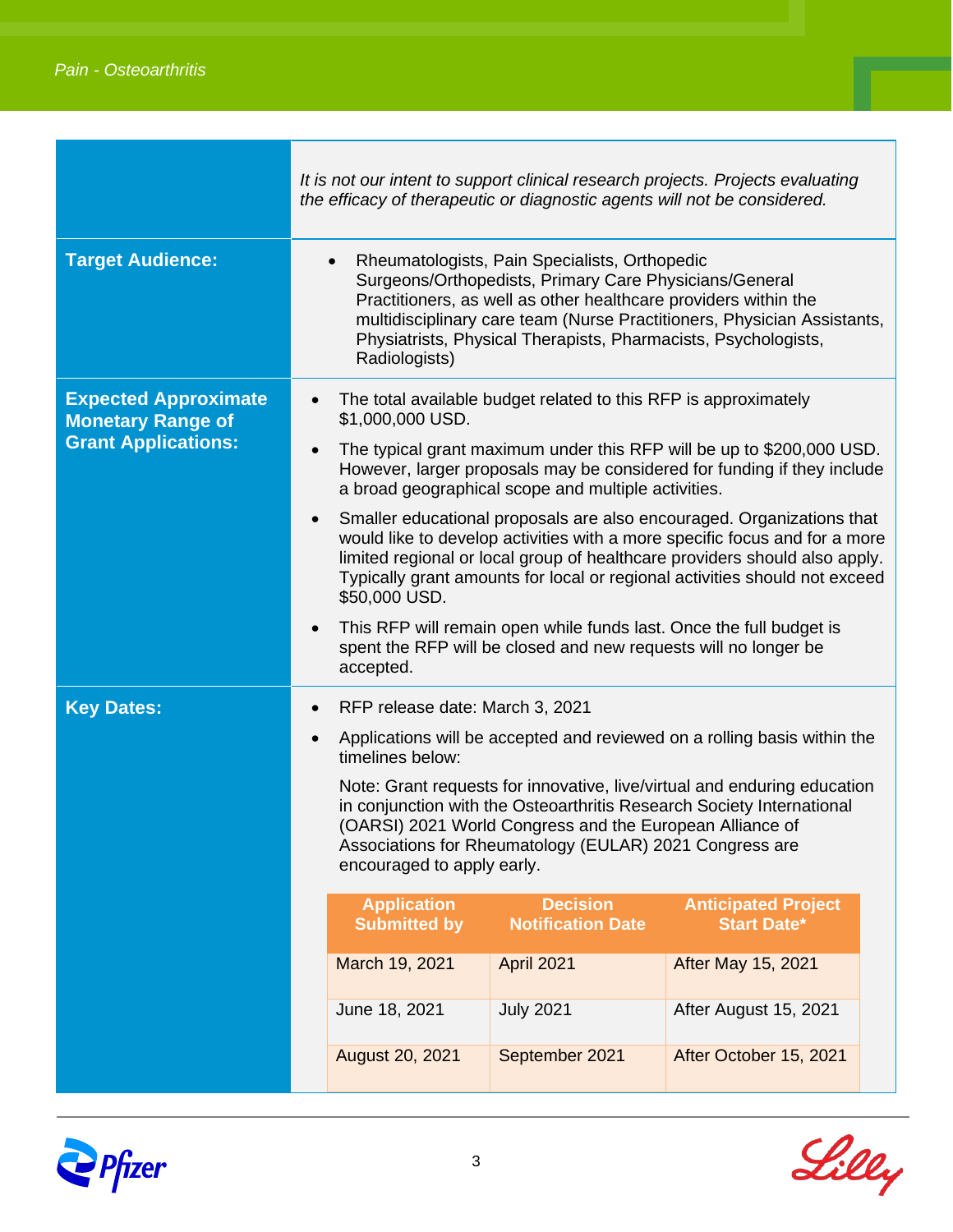|                                              | Please note the deadline is midnight Eastern Standard Time (e.g. New York, GMT -5).<br>*Start date will be individualized and dependent on decision notification date. Processing<br>time may take longer for organizations outside of the U.S.                                                                                                                                                                                                                                                                                                                                                                                                     |  |  |  |
|----------------------------------------------|-----------------------------------------------------------------------------------------------------------------------------------------------------------------------------------------------------------------------------------------------------------------------------------------------------------------------------------------------------------------------------------------------------------------------------------------------------------------------------------------------------------------------------------------------------------------------------------------------------------------------------------------------------|--|--|--|
| <b>How to Submit:</b>                        | Please go to www.cybergrants.com/pfizer/knowledge and sign in. First-<br>time users should click "Create your password".<br>In the application:<br>$\bullet$                                                                                                                                                                                                                                                                                                                                                                                                                                                                                        |  |  |  |
|                                              |                                                                                                                                                                                                                                                                                                                                                                                                                                                                                                                                                                                                                                                     |  |  |  |
|                                              | For the question "What type of request are you submitting?"<br>$\circ$<br>select Response to a Request for Proposal (RFP)                                                                                                                                                                                                                                                                                                                                                                                                                                                                                                                           |  |  |  |
|                                              | For the question "Are you replying to a Request for Proposal<br>$\circ$<br>as part of the Competitive Grant Program?" select Yes                                                                                                                                                                                                                                                                                                                                                                                                                                                                                                                    |  |  |  |
|                                              | Select the following Competitive Grant Program Name: 2021<br>$\circ$<br><b>IM G: Osteoarthritis Virtual Learning</b>                                                                                                                                                                                                                                                                                                                                                                                                                                                                                                                                |  |  |  |
|                                              | Select the following Primary Area of Interest: Pain -<br>$\circ$<br><b>Osteoarthritis</b>                                                                                                                                                                                                                                                                                                                                                                                                                                                                                                                                                           |  |  |  |
|                                              | Requirements for submission:                                                                                                                                                                                                                                                                                                                                                                                                                                                                                                                                                                                                                        |  |  |  |
|                                              | Complete all required sections of the online application and upload your<br>project proposal (see Appendix) in the General RFP Submission field.                                                                                                                                                                                                                                                                                                                                                                                                                                                                                                    |  |  |  |
|                                              | If you encounter any technical difficulties with the website, please click<br>$\bullet$<br>the "Technical Questions" link at the bottom of the page.                                                                                                                                                                                                                                                                                                                                                                                                                                                                                                |  |  |  |
|                                              | <b>IMPORTANT:</b> Be advised applications submitted after the due date will not<br>be reviewed by the committee.                                                                                                                                                                                                                                                                                                                                                                                                                                                                                                                                    |  |  |  |
| <b>Questions:</b>                            | If you have questions regarding this RFP, please direct them in writing<br>$\bullet$<br>to the Grant Officer, Jessica Romano (Jessica. Romano@pfizer.com),<br>with the subject line "2021 Osteoarthritis Education RFP."                                                                                                                                                                                                                                                                                                                                                                                                                            |  |  |  |
| <b>Grant Agreements:</b>                     | If your grant is approved, your institution will be required to enter into a<br>$\bullet$<br>written grant agreement with Pfizer. Please click here to view the core<br>terms of the agreement.<br>Pfizer has drafted the terms of these agreements to be balanced and<br>$\bullet$<br>reasonable and to further the goals of both parties. Negotiating grant<br>agreements requires significant resources, so please ensure that your<br>institution (including your legal department) is able and willing to abide<br>by these terms before proceeding with submission of your application<br>as they will need to be accepted in their entirety. |  |  |  |
| <b>Review and Approval</b><br><b>Process</b> | Grant requests received in response to this RFP will be reviewed by<br>Pfizer and Lilly to make final grant decisions.                                                                                                                                                                                                                                                                                                                                                                                                                                                                                                                              |  |  |  |



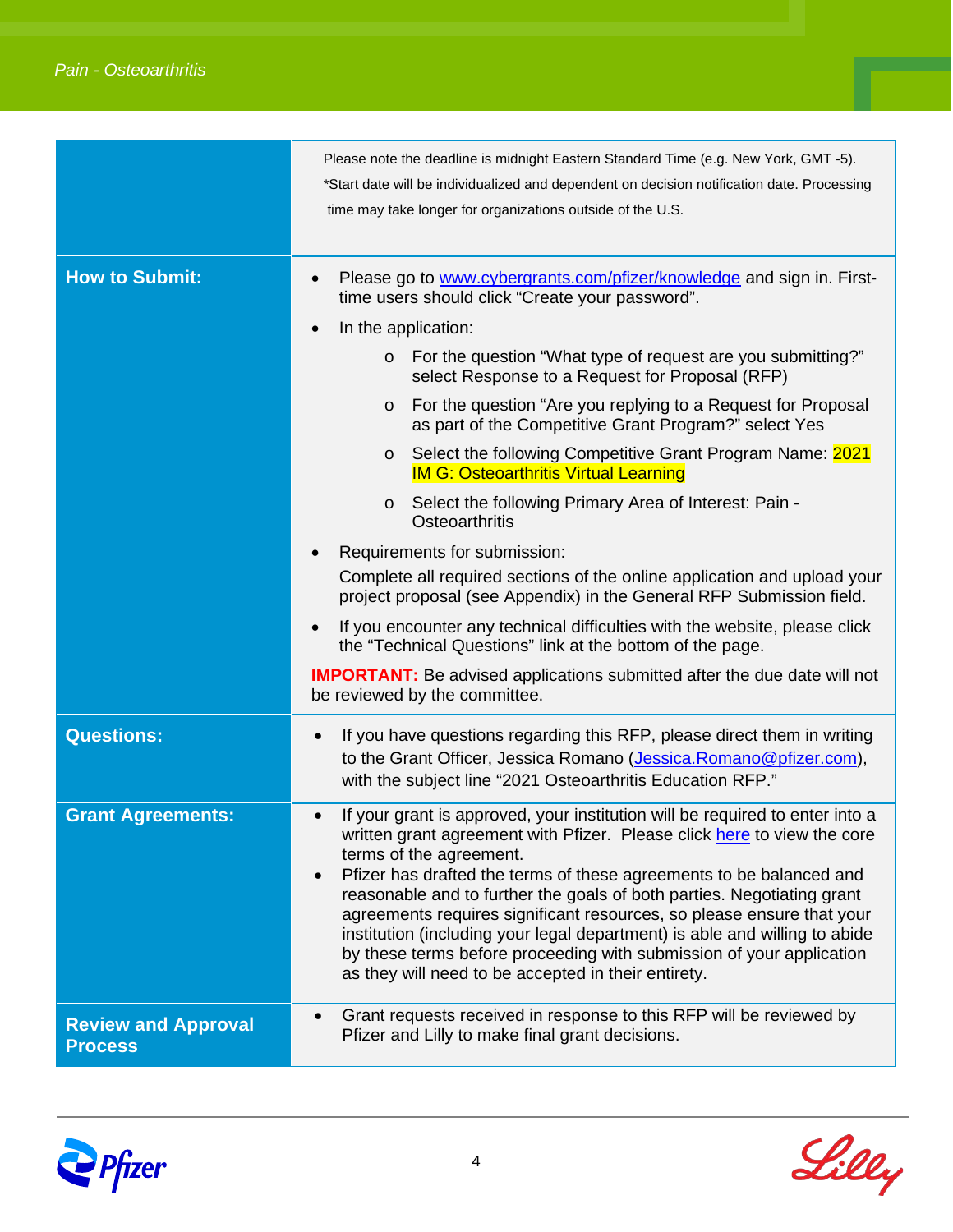**Mechanism by which Applicants will be Notified:**

- All applicants will be notified via email by the dates noted above.
- Applicants may be asked for additional clarification during the review period.



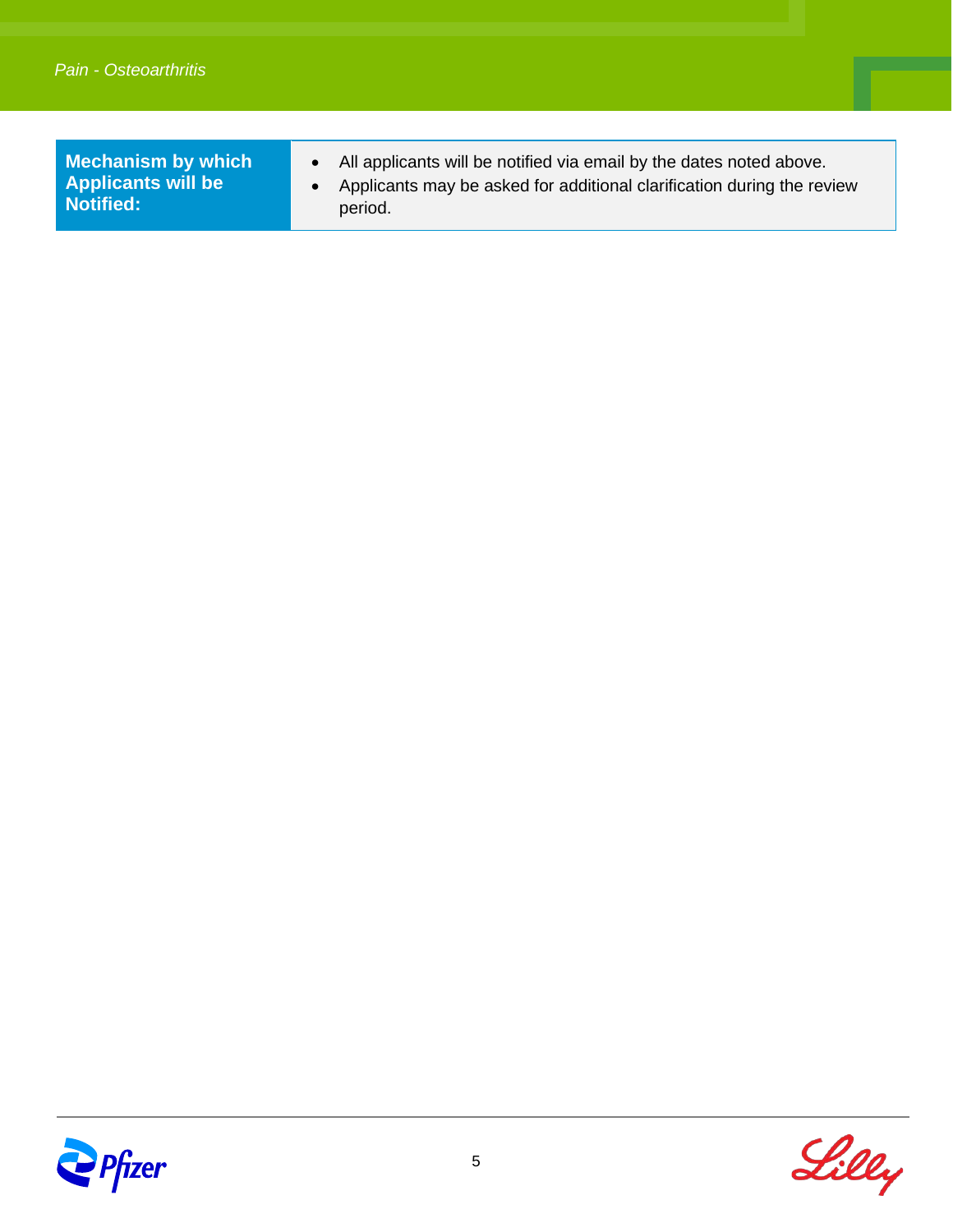#### Appendix A

#### **General RFP Submission Requirements**

**Project Proposals should be single-spaced using Calibri 12-point font and 1-inch margins. Note there is a 15-page limit exclusive of references. Please include the following:**

| <b>Goals and Objectives</b>                 | Briefly state the overall goal of the project.<br>List the objectives you plan to meet with your project, in terms of learning<br>$\bullet$<br>and expected outcomes.                                                                                                                                                                                                                                                                                                                                                                                                                                                                                                                                     |
|---------------------------------------------|-----------------------------------------------------------------------------------------------------------------------------------------------------------------------------------------------------------------------------------------------------------------------------------------------------------------------------------------------------------------------------------------------------------------------------------------------------------------------------------------------------------------------------------------------------------------------------------------------------------------------------------------------------------------------------------------------------------|
| <b>Needs Assessment for</b><br>the Project  | Include a description of your organization's needs assessment for this<br>$\bullet$<br>proposed project which may include a quantitative baseline data<br>summary, initial metrics, or a project starting point (please cite data on<br>gap analyses or relevant patient-level data that informs the stated<br>objectives) in your target area.                                                                                                                                                                                                                                                                                                                                                           |
| <b>Target Audience</b>                      | Describe the primary audience(s) targeted for this project. Indicate whom<br>$\bullet$<br>you believe will directly benefit from the project outcomes. Describe the<br>overall population size as well as the size of your sample population.                                                                                                                                                                                                                                                                                                                                                                                                                                                             |
| <b>Project Design and</b><br><b>Methods</b> | Describe the planned project, the educational approach, and the way the<br>$\bullet$<br>planned methods address the established need.                                                                                                                                                                                                                                                                                                                                                                                                                                                                                                                                                                     |
| <b>Innovation</b>                           | Explain what measures you have taken to assure that this project is<br>original and does not duplicate other projects or materials already<br>developed. Describe how this project builds upon existing work, pilot<br>projects, or ongoing projects developed either by your institution or other<br>institutions.                                                                                                                                                                                                                                                                                                                                                                                       |
| <b>Evaluation and</b><br><b>Outcomes</b>    | In terms of the metrics used for the needs assessment, describe how<br>$\bullet$<br>your organization will determine if the gap was addressed for the target<br>group. Identify the sources of data your organization anticipates using to<br>make the determination. Describe how your organization is expected to<br>collect and analyze the data. Explain the method used to control for other<br>factors outside this project (e.g., use of a control group or comparison<br>with baseline data). Quantify the amount of change expected from this<br>project in terms the target audience. Describe how your organization will<br>determine if the target audience was fully engaged in the project. |
| <b>Dissemination Plan</b>                   | Describe how the project may have extended benefit beyond the grant.<br>Will the teaching materials be made available to others to use? Will<br>there be tools or resources that are made publicly available beyond the<br>initial project. Describe how the project outcomes might be broadly<br>disseminated.                                                                                                                                                                                                                                                                                                                                                                                           |